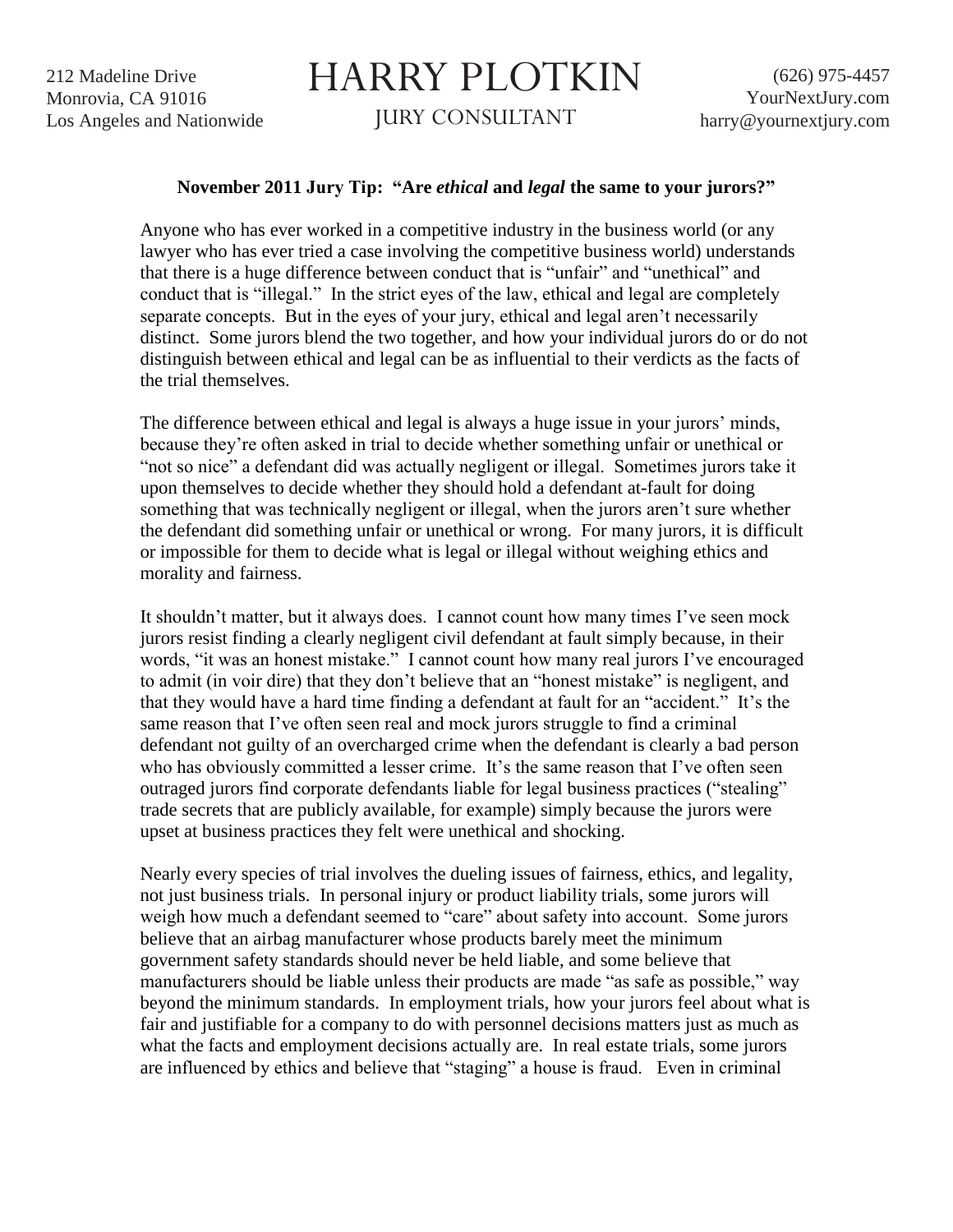trials, your jurors will often judge the moral character of the defendant and let it influence the letter of the law.

Finding out how your jurors feel about whether or not there is a difference between ethical and legal should be an essential part of your voir dire in many cases. Fortunately, the difference between ethical and legal isn't a controversial issue, so jurors will usually feel comfortable discussing their definitions of ethical and legal candidly in voir dire. In general, jurors who believe that what is fair and ethical has nothing to do with what is legal tend to be receptive jurors to civil defendants, especially corporations who are defending unpopular conduct like aggressive business competition, terminating employees, manufacturing products that harmed someone, or operating a less-thanperfectly-safe road or walkway. The same can be said for corporate litigants who are trying to enforce contracts that, to your jurors, might come across as "unfair." These jurors are often the Cynical Jurors I've often discussed, meaning they expect people and companies to be unethical and sometimes even excuse clearly unlawful conduct.

On the other hand, many of your jurors have feelings about unethical conduct that isn't so black-and-white. Many jurors believe that unfair, unethical, or cutthroat conduct is always wrong. To non-cynical, idealistic jurors, anything unethical is by definition unlawful. And in general, jurors who intertwine ethics and legality tend to be receptive to civil plaintiffs and tend to err on the side of finding "bad" conduct and unlikeable defendants at-fault.

As always, the lesson to be learned here has applications in jury selection and in how you present your case to your jury. Depending on the facts of your case—and which side you're representing—you'll want to identify and strike jurors who fit into one of these categories. And based on the makeup of your jury, you'll need to make sure your themes and message conform to what your jurors already believe. The more cynical your jurors, the less a plaintiff's lawyer should focus on trying to get the jury outraged and the more the lawyer will have to convince the jurors that the defendant did something actually and technically unlawful. These are the jurors who need to be convinced that specific rules were broken, specific policies weren't followed, and specific laws were violated. They don't particularly care if companies put profits before safety, if an employer heartlessly fires a productive employee, or if a doctor or lawyer being sued for malpractice did less for a patient or client than one might hope.

The more idealistic your jurors, the less a defense lawyer can get away with explaining away unseemly conduct as technically legal and the more the lawyer will have to convince the jury that the conduct wasn't unethical. These are the jurors who get upset at cutthroat, self-interested, unfair behavior. They don't particularly care what a signed contract says or doesn't say in writing; they'll condemn a defendant for failing to do the "right thing" even if the contract never made that promise. They don't particularly care if an unsafe product was approved by the FDA or passed safety testing; if it harmed someone, the design and manufacturing process must have been negligent.